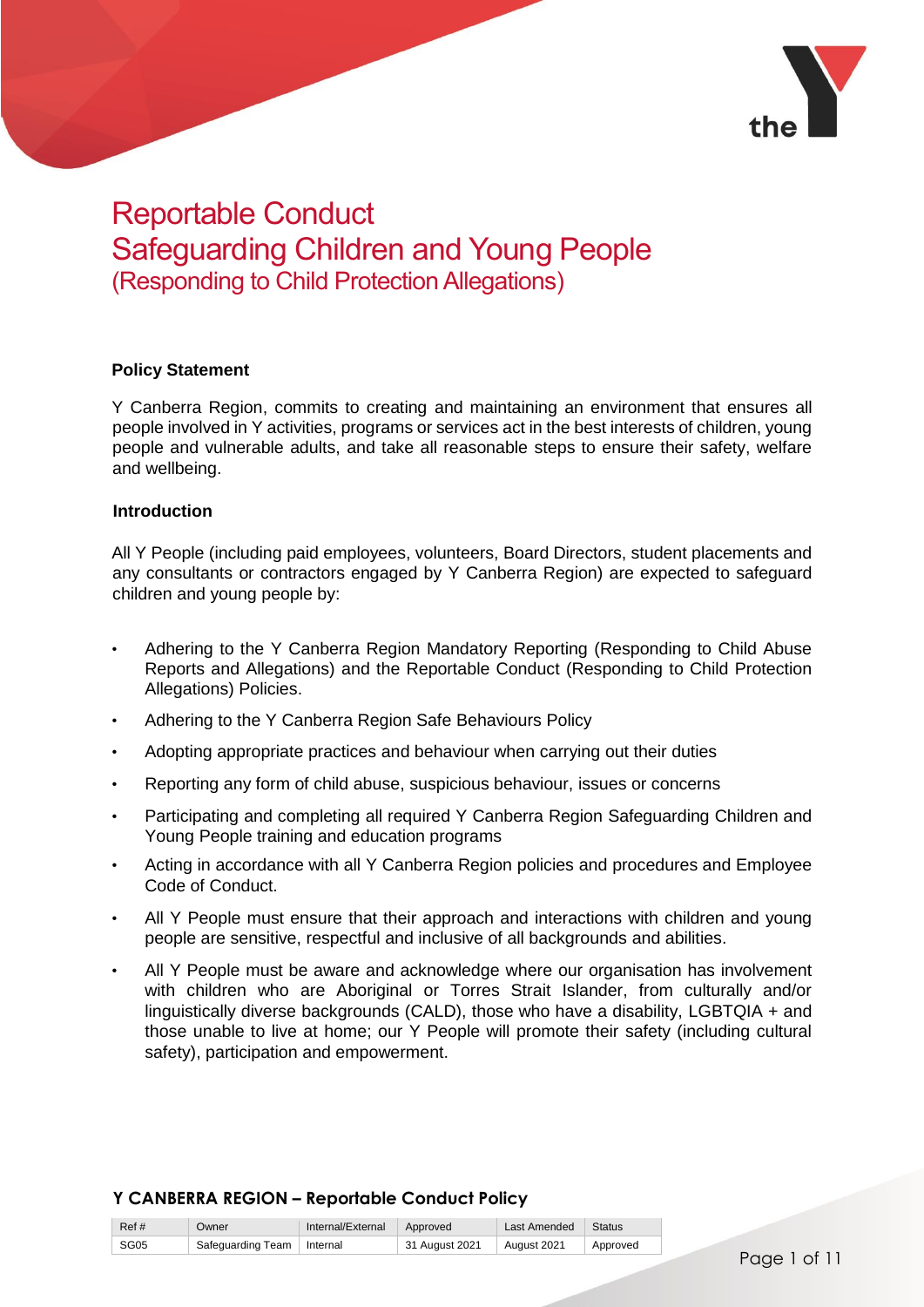

# **Policy**

# **Responding to concerns of abuse, neglect or significant harm:**

If a child or young person discloses abuse it is vital to reassure, support and show care to the child or young person by:

- Respond to the child or young person appropriately.
- Listening carefully to what the child or young person is saying, do not ask leading questions
- Controlling expressions of panic or shock
- Reassure the child or young person that telling you was the right thing to do
- Acknowledging that it is hard to talk about such things
- Indicating to the child or young person what you will do that is informing them of your intent to report the concerns.

If a child or young person discloses abuse or neglect immediately record the information, as far as possible, using the exact words of the child noting specific names, places, dates or actions mentioned.

**In urgent circumstances where there is immediate danger for a child or young person's health or safety, contact the police immediately using the emergency number 000. If your concerns relate to the immediate behaviour of a Y client who is on premises, contact the police immediately using the emergency number 000.** 

# **Responding to allegations regarding a Y Person- Reportable conduct:**

Poor performance is different to misconduct. Reportable Conduct is related to, but additional to, Mandatory Reporting. Broadly, 'reportable conduct' covers allegations or convictions of child abuse or misconduct toward children during the course of the Y person's engagement at a Y Canberra Region program or outside of the Y Canberra Region program environment.

Reportable conduct is:

Allegations of -

- ill-treatment of a child (including emotional abuse, and hostile use of force)
- neglect
- psychological harm
- misconduct of a sexual nature
- unsafe restrictive practices
- sexual or physical offences and convictions where a child is a victim or is present
- Inappropriate discipline or offences relating to protecting children from harm in accordance with the provisions of the Education and Care Service National Law (ACT) Act 2011, and Education and Care Services National Law Act 2010 (NSW)

| Ref # | Owner                        | Internal/External Approved |                | Last Amended | Status   |
|-------|------------------------------|----------------------------|----------------|--------------|----------|
| SG05  | Safeguarding Team   Internal |                            | 31 August 2021 | August 2021  | Approved |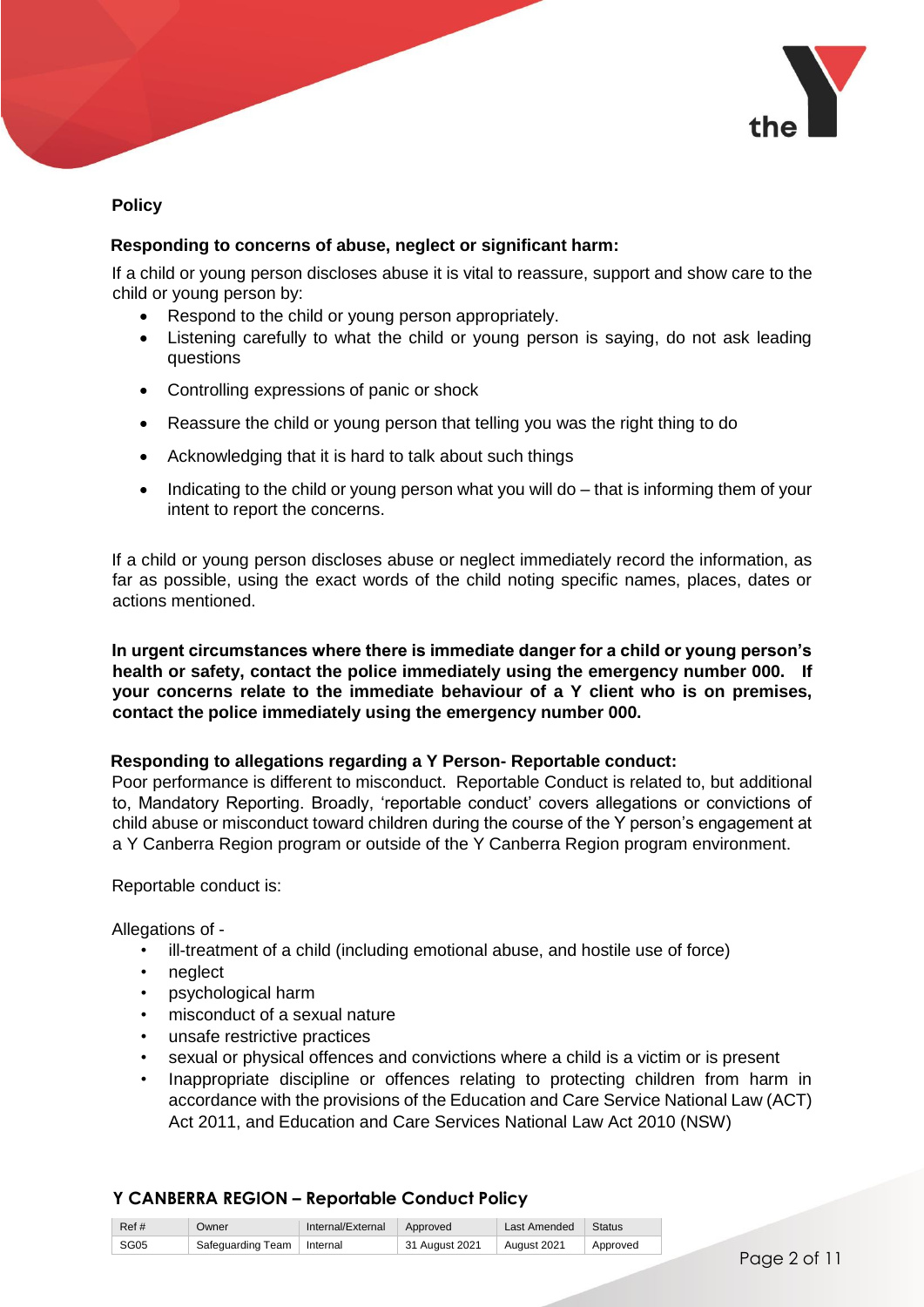

The ACT Ombudsman and NSW Office of Children Guardian are required to know about these types of allegations of behaviours inside the Y Canberra Region program and outside of the Y Canberra Region program environment.

If **you** see something that is contrary to the Y Safeguarding Children and Young People Policies and Procedures guidelines:

- 1. Act immediately and do something
- 2. Check the child immediately, perform First Aid where necessary and complete a Y Incident Report and log the incident on SOLV.
- 3. Offer assistance to the Y person involved, where you are comfortable, and talk to them about what just happened.
- 4. Notify the incident directly to the person in charge of the service or program (Director/Coordinator/Manager or Person in Charge). This is considered formal notification of an allegation. Get the message straight to where it needs to be.
- 5. You may need to provide a statement in writing to provide further detail.
- 6. If you are unsure if action is taken please follow up.

#### **Privacy and confidentiality**

It is imperative to maintain the privacy and confidentiality of any person involved in a child protection matter including the child, family and anyone involved in an investigation. When responding to allegations against a Y Person, the Y also have a responsibility to ensure Y People are treated fairly and the rights of each individual are respected during an investigation and any applicable disciplinary process.

# **Assessing whether the matter is a reportable allegation to the NSW Office of Children Guardian or ACT Ombudsman**

The relevant business unit manager in conjunction with the People and Culture Manager and Safeguarding Team member will review the information and make a determination whether the incident meets the threshold for Reportable Conduct. Together they will assess whether the allegation constitutes an allegation of reportable conduct using the following criteria:

- Whether the alleged victim was a child at the time of the alleged conduct as described in the Children Guardian Act (NSW) 2019 or Ombudsman Act 1989 (ACT)
- Whether the subject of the allegation is a Y Person at the time the allegation became known to Y.
- Whether the alleged conduct constitutes reportable conduct as defined in the Ombudsman Act 1989 (ACT) or Children Guardian Act (NSW) 2019
- Advice from the Ombudsman/Office of Children Guardian when clarification is required.

If the information meets the threshold of Reportable Conduct, the People and Culture Manager will provide the relevant manager with the *Risk assessment form - Suitability of staff member to continue in their current position* to be completed within 24 hours.

If the incident is not a reportable allegation, it is not notifiable to the NSW Office of Children Guardian or ACT Ombudsman. In these cases, the relevant Y Manager, Safeguarding Team

| Ref# | Owner                        | Internal/External | Approved                    | Last Amended | Status   |
|------|------------------------------|-------------------|-----------------------------|--------------|----------|
| SG05 | Safeguarding Team   Internal |                   | <sup>1</sup> 31 August 2021 | August 2021  | Approved |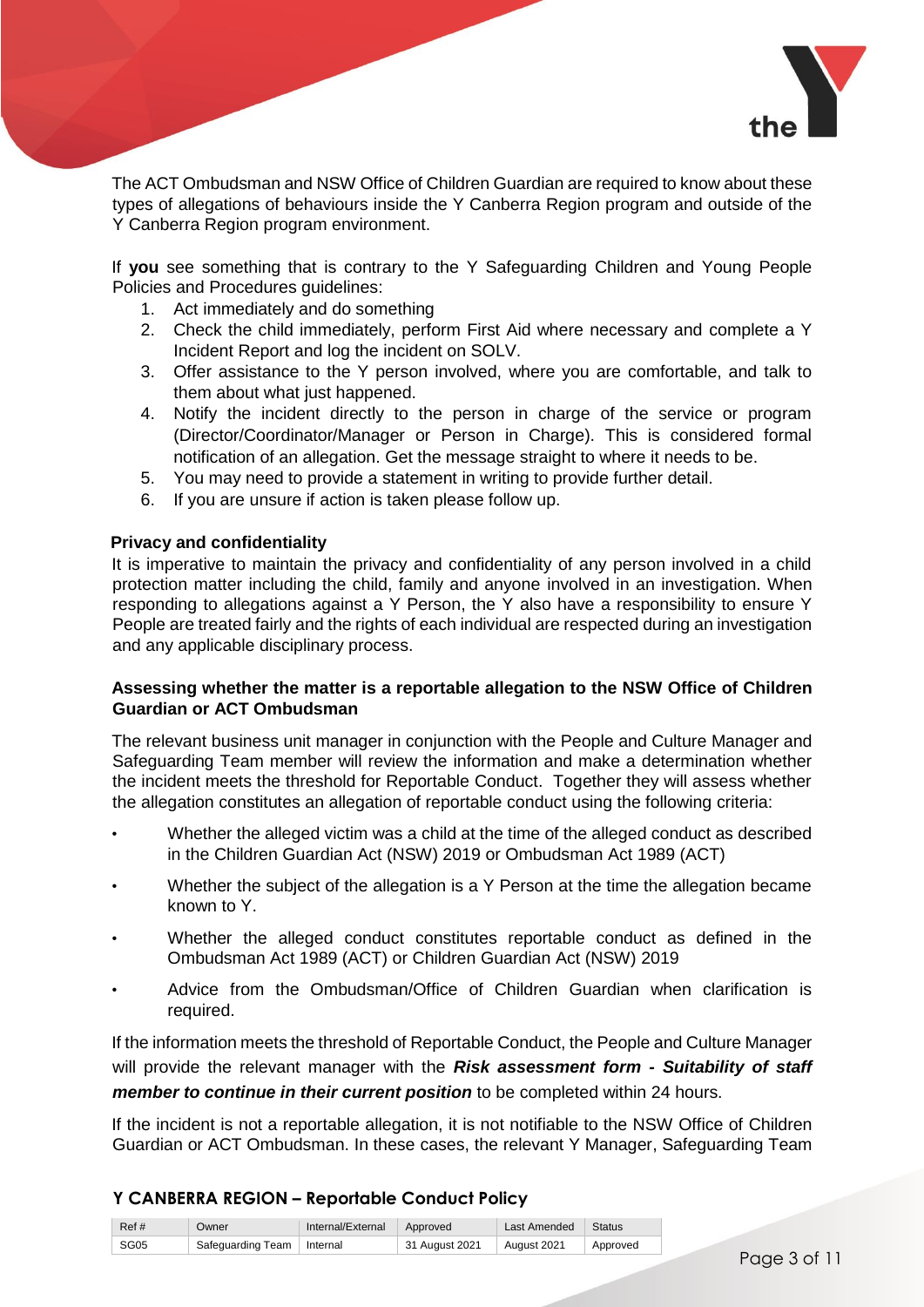

member or People and Culture Manager will advise course of action, and the CEO and will provide any other relevant information for consideration in an employment related investigation.

# **Notifying a Y Person of an allegation**

Y People who are the subject of an allegation and may be impacted adversely will be advised about the allegation/s and notified of:

- The investigation process and their status during the investigation i.e. placed on paid leave
- Their rights and obligations
- Their support options

The point at which a Y Person is told about the allegation/s and given an opportunity to respond can be critical to the success of an investigation and can also impact the degree and duration of stress experienced by the Y Person.

The timing of the written advice of the allegations will:

- Depend on the nature of the investigation and the related investigative actions in progress
- Be determined by the investigator, who will balance the relevant factors of the case

# **Rights of the Y Person of whom the allegation has been made against**

The Y Person who has had an allegation made against them has the right to:

- Be informed of the allegation
- Be offered support through the investigation process
- Be provided with notice to attend an interview minimum 24 hours' notice
- Have a support person present for interview/s
- Respond to any allegations in the interviews and/or in writing
- Be offered support to return to work if applicable.
- Be offered Employee Assistance Program (EAP) or other support services.

| Ref# | Owner                        | Internal/External Approved |                | Last Amended | Status   |
|------|------------------------------|----------------------------|----------------|--------------|----------|
| SG05 | Safeguarding Team   Internal |                            | 31 August 2021 | August 2021  | Approved |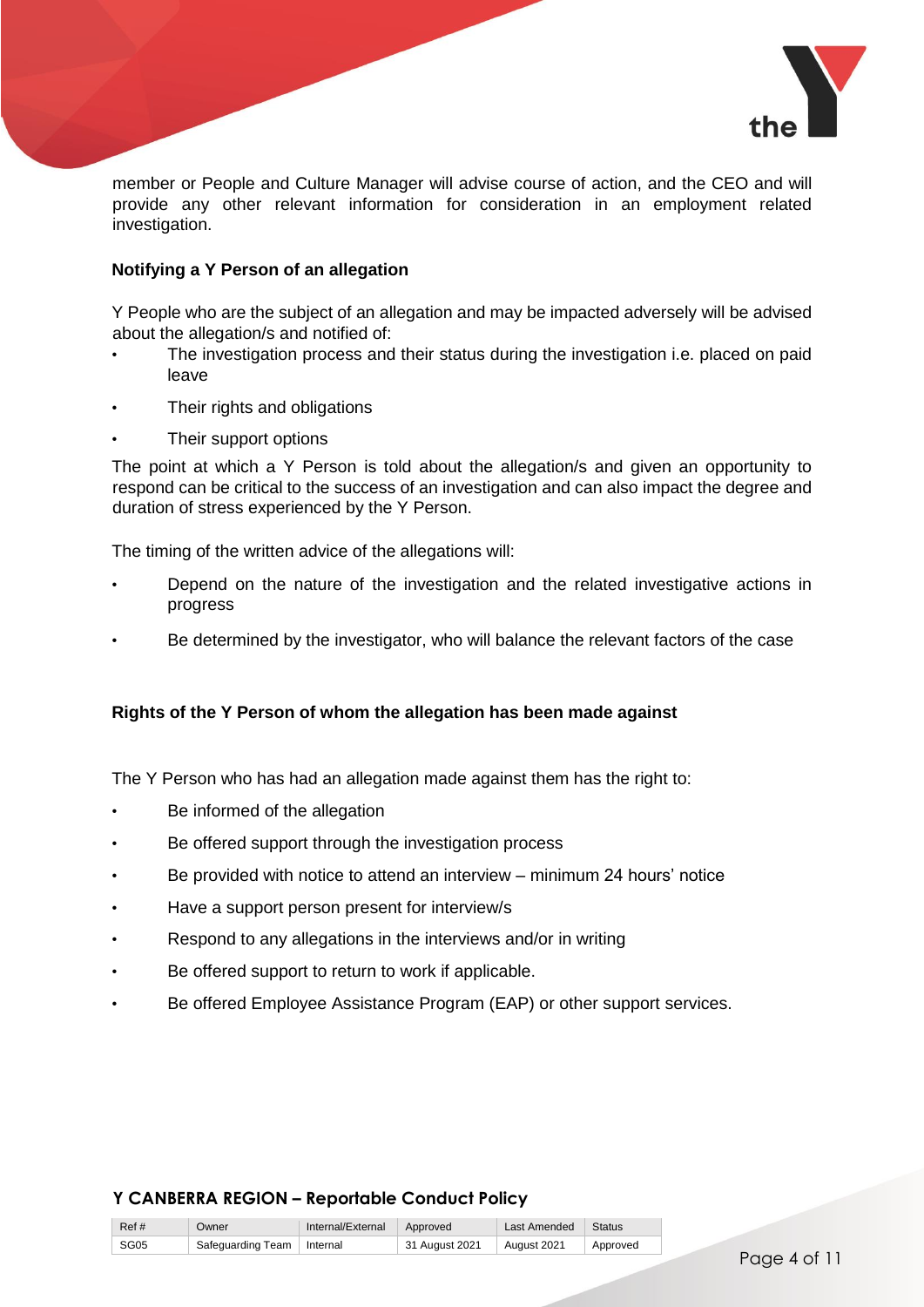

# **Notifying a child or young person's parent/guardian of an allegation**

A Y Canberra Region Manager will determine who will notify a child or young person's parents/guardians of an allegation. Notification will take place unless this will impact negatively on:

- The safety, welfare and wellbeing of the child or young person who is the subject of the alleged conduct, or other children involved with the Y Person
- The preservation of evidence
- The integrity of an investigation including police or Child at Risk Health Unit (CARHU) in ACT and (JIRT) investigations for NSW.
- The management of identified risks to the Y Person, investigation or any other related party for example, the person who made the allegation.

#### **Investigating Allegations**

Y People and Culture team and the relevant business unit manager will investigate allegations involving Y Peoples in accordance with the *Y Canberra Region Incident Management Policy and Procedure.* There may be occasions where the investigation is conducted by an external agency.

#### **REQUIRED NOTIFICATIONS**

#### **Y Safeguarding**

Y Canberra region is required to report all suspected allegations/allegations to Y Safeguarding as per *Safeguarding Children and Young People Licensing Standards (Operations)*:

*2.22 Member Ys communicate all complaints data to Y Safeguarding quarterly as per the National Safeguarding Guidance.*

*2.23 Member Ys communicate all safeguarding concerns data including breaches in safeguarding related legislation- to Y Safeguarding quarterly as per the National Safeguarding Guidance.* 

| Ref# | Owner                        | Internal/External Approved |                | Last Amended | Status   |
|------|------------------------------|----------------------------|----------------|--------------|----------|
| SG05 | Safeguarding Team   Internal |                            | 31 August 2021 | August 2021  | Approved |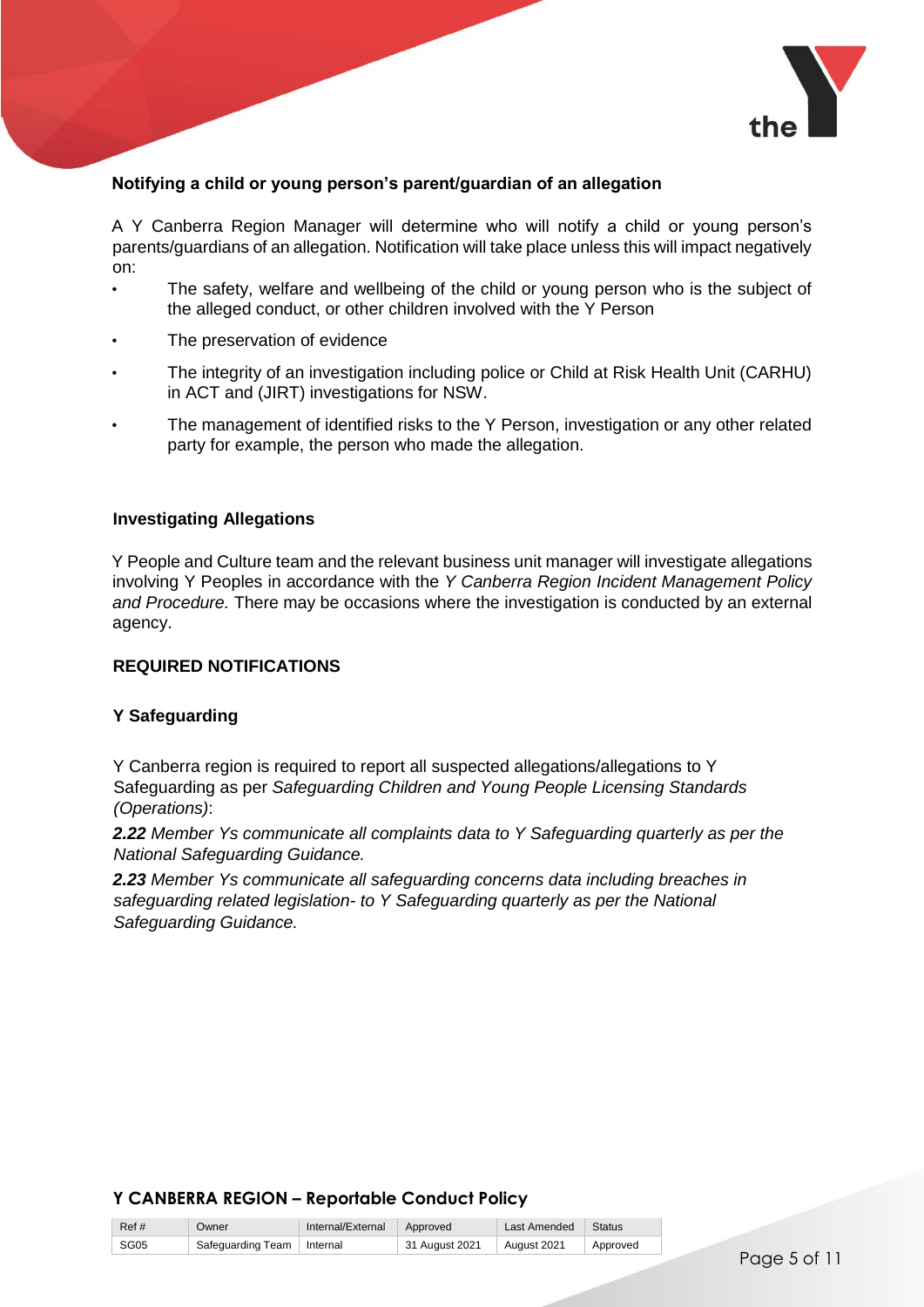

### **NSW Reportable Conduct Scheme**

When the investigation and all relevant documentation are complete, the Y provides the NSW Office of Children Guardian/Reportable Conduct Scheme with a copy of all documentation relevant to an investigation as per the Ombudsman Act 1974 (NSW)/Children's Guardian Act 2019 using the 7-day Notification Form for approved Education and Care services.

The Y Canberra Region is responsible for:

- Ensuring that all relevant matters are notified to the NSW Office of Children's Guardian as per the Ombudsman Act 1974 (NSW)
- That available information about child protection risk assessment is provided to the NSW Office of Children's Guardian at the time of notification
- Ensuring the initial notification occurs within the 7-day timeframe. Notification documentation is sensitive and highly confidential and must be handled accordingly.
- A 30-day Interim Form if the investigation isn't complete.
- If the investigation is complete Entity Report Form

# **ACT Ombudsman**

When the investigation and all relevant documentation are complete, the Y Canberra Region provides the ACT Ombudsman with a copy of all documentation relevant to an investigation as per the Ombudsman Act 1989 (ACT).

The Y Canberra Region is responsible for:

- Ensuring that all relevant matters are notified to the ACT Ombudsman via the S17G Notification Form as per the Ombudsman Act 1989(ACT)
- Ensuring the notification occurs within the 30-day timeframe. Notification documentation is sensitive and highly confidential and must be handled accordingly.
- Ensuring that S17J Final Report has been submitted after investigation has taken place and determination has been made.

#### **Australian Children's Education and Care Quality Authority (ACECQA)**

Y Canberra Region will lodge all serious incidents including any reports or allegations of serious child abuse or neglect on the NQA ITS portal of ACECQA.

#### **ACT Senior Practitioner**

Y Canberra Region will report all cases of inappropriate/unauthorised/not approved restrictive practices to the Senior Practitioner, as these will also meet the threshold for Reportable Conduct.

Where there is an approved positive behaviour support plan in place for the child or young person this information will be documented on an incident report on SOLV.

| Ref# | Owner                        | Internal/External | Approved       | Last Amended | Status   |
|------|------------------------------|-------------------|----------------|--------------|----------|
| SG05 | Safeguarding Team   Internal |                   | 31 August 2021 | August 2021  | Approved |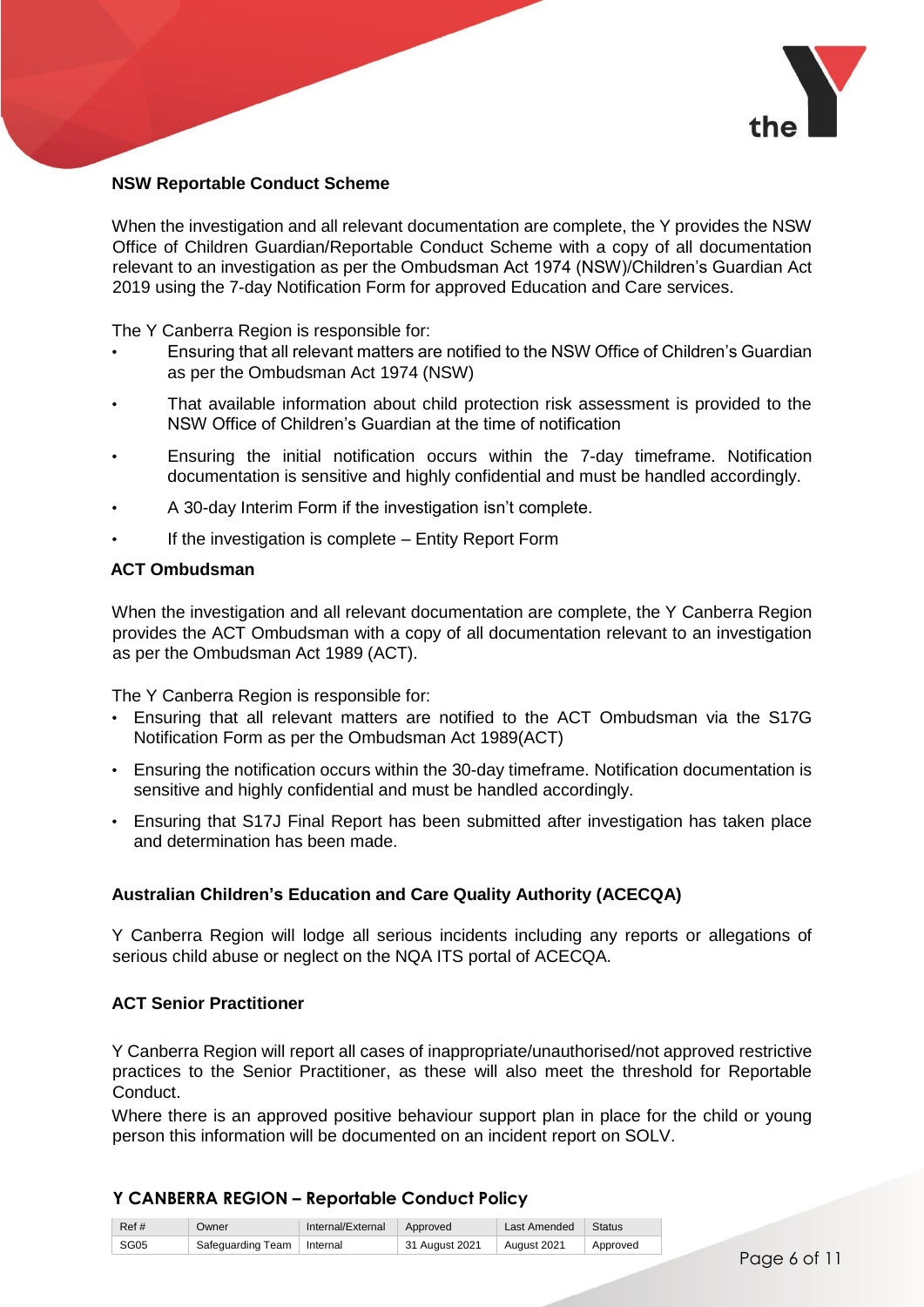

# **IMPLICATIONS**

- **Y Canberra Region** Failing to report an instance, allegation, disclosure or concern relating to abuse or neglect of a child, young person or vulnerable adult is viewed as serious misconduct and may lead to disciplinary action, up to and including formal warning, demotion or termination of employment or cessation of volunteer relationship.
- **NSW Reportable Conduct Scheme**  It is an offence to without lawful excuse, refuse or wilfully fail to comply with any lawful requirement of the Ombudsman.
- **ACT Ombudsman** It is an offence to without lawful excuse, refuse or wilfully fail to comply with any lawful requirement of the Ombudsman.
- **Department of Education and Care Directorate (ECED)** Failing to report an instance, allegation, disclosure or concern relating to abuse or neglect of a child, young person is an offence under the Children (Education and Care Services National Law Application) Act 2010 Section 167 Offence relating to protection of children from harm and hazards
- **Children's Education and Care Assurance (CECA)** Failing to report an instance, allegation, disclosure or concern relating to abuse or neglect of a child, young person is an offence under the Children (Education and Care Services National Law Application) Act 2010 Section 167 Offence relating to protection of children from harm and hazards
- **ACT Senior Practitioner** Failing to report all instances of Restrictive Practices to the ACT Senior Practitioner is a failure of duty under the Senior Practitioner Act 2018. This legislation directly affects providers of Disability services, Education and Care and Protection of children.

| Ref # | Owner                        | Internal/External Approved |                      | Last Amended   Status |          |
|-------|------------------------------|----------------------------|----------------------|-----------------------|----------|
| SG05  | Safeguarding Team   Internal |                            | $\pm$ 31 August 2021 | August 2021           | Approved |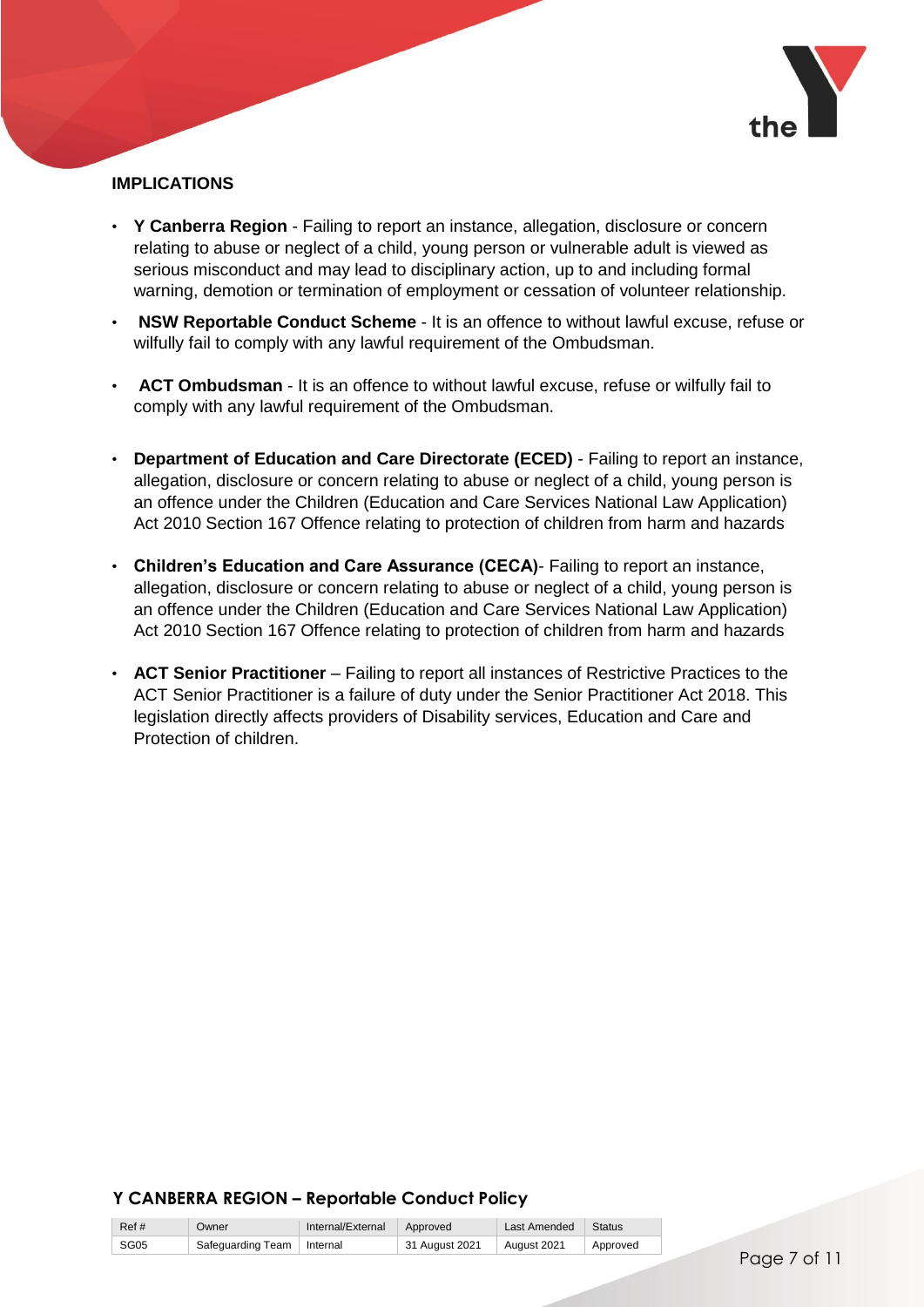

# **Definitions**

| Child or young<br>person               | The Y considers a child or young person to be a person under the<br>age of eighteen years.                                                                                                                                                                                                                                                                                                                                                                                                                                                                                                                                                                                                                                                                                                                                                                   |
|----------------------------------------|--------------------------------------------------------------------------------------------------------------------------------------------------------------------------------------------------------------------------------------------------------------------------------------------------------------------------------------------------------------------------------------------------------------------------------------------------------------------------------------------------------------------------------------------------------------------------------------------------------------------------------------------------------------------------------------------------------------------------------------------------------------------------------------------------------------------------------------------------------------|
| Y People / Y                           | Includes paid employees, volunteers, Board Directors, student                                                                                                                                                                                                                                                                                                                                                                                                                                                                                                                                                                                                                                                                                                                                                                                                |
| Person                                 | placements and any consultants or contractors engaged by Y<br>Canberra Region                                                                                                                                                                                                                                                                                                                                                                                                                                                                                                                                                                                                                                                                                                                                                                                |
| Client                                 | Any user of Y Canberra Region services including children, young<br>people, vulnerable adults, parents/guardians and facility users.                                                                                                                                                                                                                                                                                                                                                                                                                                                                                                                                                                                                                                                                                                                         |
| <b>Sexual Abuse</b>                    | Sexual abuse occurs when an adult involves a child or young<br>person in any sexual activity. Sexual abuse also occurs when<br>a child or young person involves another child or young person<br>in any sexual activity. Perpetrators of sexual abuse take<br>advantage of their power, authority or position over the child<br>or young person for their own benefit and can<br>include making sexual comments to a child or young person,<br>engaging children or young people to participate in sexual<br>conversations over the internet or on social media, kissing,<br>touching a child or young person's genitals or breasts, oral<br>sex or intercourse. Encouraging a child or young person to<br>view pornographic magazines, websites, videos and<br>committing sexual acts in the presence of children and young<br>people is also sexual abuse. |
| Emotional or<br>Psychological<br>Abuse | Emotional or psychological abuse occurs when a child or young<br>person does not receive the love, affection or attention they<br>need for healthy emotional, psychological and social<br>development. Such abuse may involve repeated rejection or<br>threats to a child or young person.<br>Constant criticism, teasing, ignoring, threatening, yelling,<br>scapegoating, ridicule and rejection or continual coldness are<br>all examples of emotional abuse. These behaviours continue<br>to an extent that results in significant damage to the child or<br>young person's physical, intellectual or emotional wellbeing<br>and development.                                                                                                                                                                                                            |
| <b>Physical Abuse</b>                  | Physical abuse occurs when a person subjects a child or<br>young person to non-accidental physically aggressive acts.<br>The abuser may inflict an injury intentionally, or inadvertently<br>as a result of physical punishment or the aggressive<br>treatment of a child. Physically abusive behaviour includes<br>(but is not limited to) shoving, hitting, slapping, shaking,<br>throwing, punching, biting, burning and kicking. It also<br>includes giving children or young people harmful substances<br>such as drugs, alcohol or poison. Certain types of<br>punishment, whilst not causing injury can also be considered                                                                                                                                                                                                                            |

| Ref # | Owner                        | Internal/External Approved |                | Last Amended | ∣ Status |
|-------|------------------------------|----------------------------|----------------|--------------|----------|
| SG05  | Safeguarding Team   Internal |                            | 31 August 2021 | August 2021  | Approved |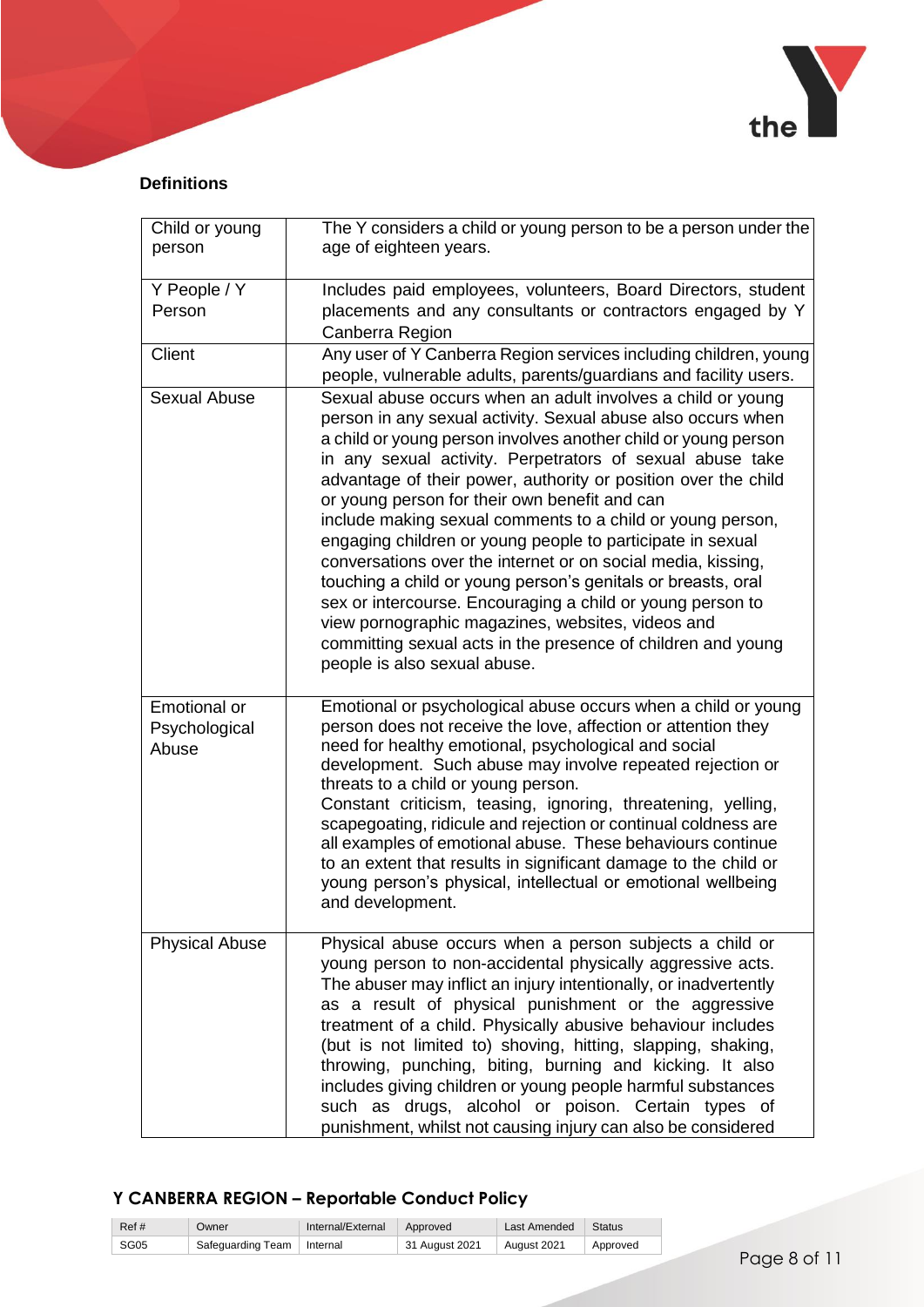

|                                      | physical abuse if they place a child or young person at risk<br>of being hurt.                                                                                                                                                                                                                                                                                                                                                                                                                                                                                                                                                                                                         |
|--------------------------------------|----------------------------------------------------------------------------------------------------------------------------------------------------------------------------------------------------------------------------------------------------------------------------------------------------------------------------------------------------------------------------------------------------------------------------------------------------------------------------------------------------------------------------------------------------------------------------------------------------------------------------------------------------------------------------------------|
| Neglect                              | Neglect is the persistent failure or deliberate denial to provide<br>a child or young person with the basic necessities of life.<br>Such neglect includes the failure to provide adequate food,<br>clothing, shelter, adequate supervision, clean water, medical<br>attention to the extent that the child or young person's health<br>and development is, or is likely to be, significantly harmed.<br>Categories of neglect include physical neglect, medical<br>neglect, abandonment or desertion, emotional neglect and<br>educational neglect. The issue of neglect must be considered<br>within the context of resources reasonably available to the<br>family.                  |
| Witnessing<br><b>Family Violence</b> | Witnessing family violence is a specific form of emotional and<br>psychological abuse. This occurs when children or young<br>people are forced to live with violence between adults in their<br>home. It is harmful to children and young people. It can<br>include witnessing violence or the consequences of violence.<br>Family violence is defined as violence between members of a<br>family or extended family or those fulfilling the role of family in<br>a child or young person's life. Exposure to family violence<br>places children and young people at increased risk of<br>physical injury and harm and has a significant impact on their<br>wellbeing and development. |
| Sexual<br>Exploitation               | Sexual exploitation occurs when children or young people are<br>forced into sexual activities that are exploitation then recorded<br>in some way and/or used to produce pornography. Such<br>pornography can be in the form of actual photos or videos or<br>published on the internet.<br>Exploitation can also involve children or young people who are<br>forced into prostitution.                                                                                                                                                                                                                                                                                                 |
| Harm                                 | Harm, to a child or young person, is any detrimental effect of<br>a significant nature on the child or young person's physical,<br>psychological or emotional wellbeing. It is immaterial how the<br>harm is caused. Harm can be caused by:<br>physical, psychological or emotional abuse or neglect; or<br>a)<br>sexual abuse or exploitation;<br>b)<br>a single act, omission or circumstance; or<br>c)<br>a series or combination of acts, omissions or<br>d)<br>circumstances.                                                                                                                                                                                                     |
| <b>Bullying</b>                      | Bullying involves the inappropriate use of power by one or<br>more persons over another less powerful person or group<br>and is generally an act that is repeated over time. Bullying<br>has been described by researchers as taking many forms<br>which are often interrelated and include:                                                                                                                                                                                                                                                                                                                                                                                           |

| Ref # | Owner                        | Internal/External | Approved       | Last Amended | Status   |
|-------|------------------------------|-------------------|----------------|--------------|----------|
| SG05  | Safeguarding Team   Internal |                   | 31 August 2021 | August 2021  | Approved |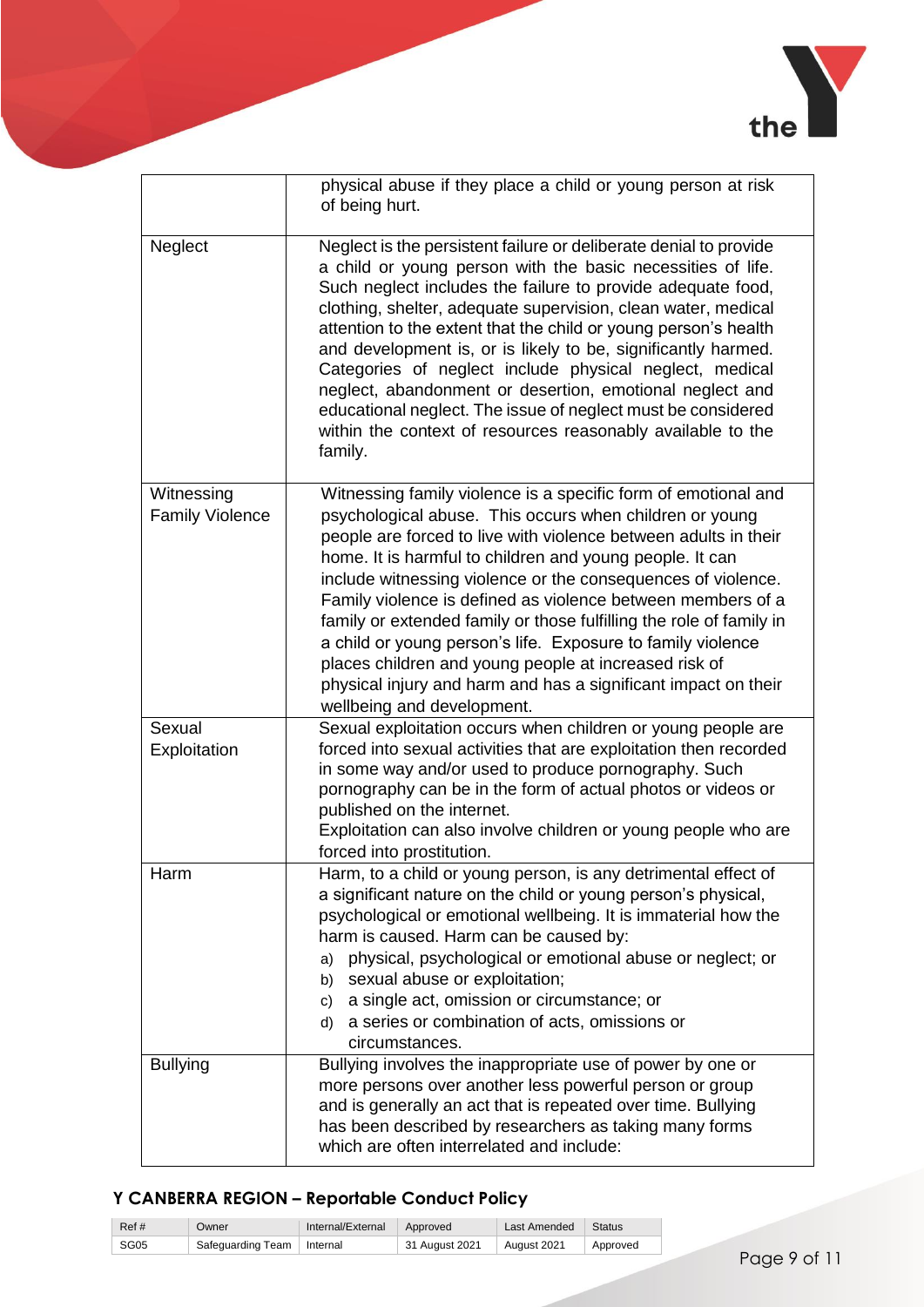

| Grooming                                         | Verbal (name calling, put downs, threats)<br>a)<br>Physical (hitting, punching, kicking, scratching, tripping,<br>b)<br>spitting)<br>Social (ignoring, excluding, ostracising, alienating)<br>C)<br>Psychological (spreading rumours, stalking, dirty looks,<br>d)<br>hiding or damaging possessions).<br>Grooming is a term used to describe what happens when a<br>perpetrator of abuse builds a relationship with a child or<br>young person with a view to abusing them at some stage.                                                                                                                                                                                                                                                                                                                                                                                                                                                                                                                                |
|--------------------------------------------------|---------------------------------------------------------------------------------------------------------------------------------------------------------------------------------------------------------------------------------------------------------------------------------------------------------------------------------------------------------------------------------------------------------------------------------------------------------------------------------------------------------------------------------------------------------------------------------------------------------------------------------------------------------------------------------------------------------------------------------------------------------------------------------------------------------------------------------------------------------------------------------------------------------------------------------------------------------------------------------------------------------------------------|
| Y Canberra<br>Region<br>Safeguarding<br>Strategy | The Y Canberra Region Safeguarding Strategy has been<br>developed so that:<br>all Y People share the responsibility for the protection of<br>$\bullet$<br>children and young people<br>all Y People receive effective training<br>$\bullet$<br>all Y People can follow clear policies and procedures<br>$\bullet$<br>all Y People can build strong relationships<br>$\bullet$<br>This strategy incorporates the following main three pieces of<br>work for the Y Movement from the National Safeguarding Unit:<br>Culture - We will create a safe culture nationally which<br>٠<br>empowers children and young people through effective<br>leadership and governance.<br>Operations - We will create safe operations to ensure Y<br>$\bullet$<br>People, parents/carers and community have the right<br>policies, processes and practices to keep children and<br>young people safe<br>Environment - We will create safe environments at the<br>Y and in communities which empower children and<br>young people to thrive |

# **Roles and Responsibilities**

All Y People including paid employees, volunteers, Board Directors, student placements, and consultants or contractors engaged by Y Canberra Region.

| <b>Department/Area</b> | <b>Role/Responsibility</b>                                                                                                           |
|------------------------|--------------------------------------------------------------------------------------------------------------------------------------|
| <b>CEO</b>             | Lead the governance of all Safeguarding<br>Policies and Procedures.                                                                  |
| Managers               | Ensure effective implementation of the<br>Reportable Conduct (Responding to Child<br>Protection Allegations) Policy and<br>Procedure |

| Ref# | Owner                        | Internal/External Approved |                | Last Amended | Status   |
|------|------------------------------|----------------------------|----------------|--------------|----------|
| SG05 | Safeguarding Team   Internal |                            | 31 August 2021 | August 2021  | Approved |